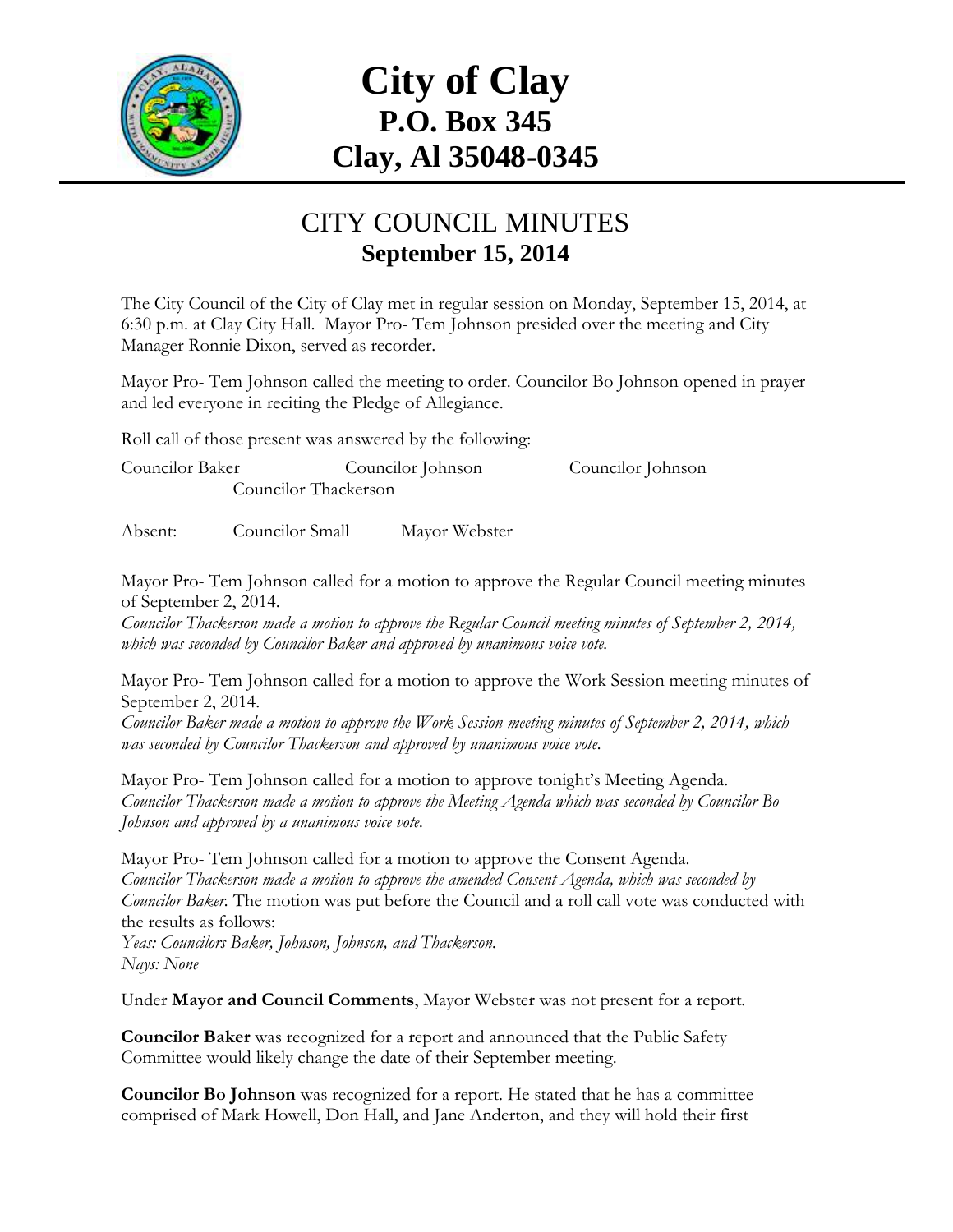

meeting at 5:30 on October 6. He also announced that there are 3 new businesses in Clay: Bella Tan, Marvelous Eyes, and Elite Dry Cleaning.

**Councilor Small** was not present for a report.

**Councilor Thackerson** was recognized for a report. He called on Mr. Dixon for a report on Cosby Lake Restrooms. Mr. Dixon explained that the City will manage the project and bid out all subcontractors. He and Mr. Dixon discussed the condition and status of the playground and disc golf park.

**Mayor Pro – Tem Johnson** reported that this is the final week to buy t-shirts for Pink Out Day. She also announced the Chamber of Commerce luncheon would be held on Tuesday, September 16.

Under **Reading of Petitions, Applications, Complaints, Appeals, Communications, etc.,** Mayor Pro- Tem Johnson announced that there were none.

Under the **City Manager's Report**, City Manager Ronnie Dixon reported the account balances in the General Fund = \$236,486.88; Senior Citizens Fund = \$3,631.13; Library Fund  $= $10,322.85$ ; Contractors Bond  $= $168,721.92$ ; Capital Improvement Fund  $= $478,431.88; 4$ & 5 Cent Gasoline Fund = \$42,048.84; 7 Cent Gasoline Fund = \$250,005.94; Road Project Fund = \$175,000.00; Contingency Fund = \$175,000.00; BBT Fund= \$43,750.00; Ballpark Revenue YTD= \$92,139.92; and Ballpark Expense YTD= -\$93,815.09.

Mr. Dixon reported on the following: (1) Mayor Webster was meeting with the Superintendent of Education and other Jefferson County Mayors for the task force. (2) Mr. Dixon reported that City Hall has sold 183 tags during the first month of offering the service. (3) Mr. Dixon discussed the budget (included) for the Council to review. (4) He informed the Council that the paving of roads previously approved by the Council would begin in a few weeks. (5) He discussed the ballpark expenses, saying that the City pays for the park but that the recreation leagues pay for themselves.

Under **Resolutions, Ordinances, Orders and Other Business** Mayor Pro- Tem Johnson introduced the Public Hearing for weed abatements at 5118 Rick Drive, 5530 Spanish Trace, 5542 Spanish Trace, and 5870 Brenda Drive. She asked if there was anyone present to speak for or against this case and there was no response. Mayor Pro- Tem Johnson closed the Public Hearing.

Mayor Pro- Tem Johnson called for a motion to enter into Unanimous Consent. *Councilor Thackerson made a motion to suspend the regular rules of order and enter into Unanimous Consent, which was seconded by Councilor Baker.* The motion was put before the Council and a roll call vote was conducted with the results as follows: *Yeas: Councilors Baker, Johnson, Johnson, and Thackerson. Nays: None*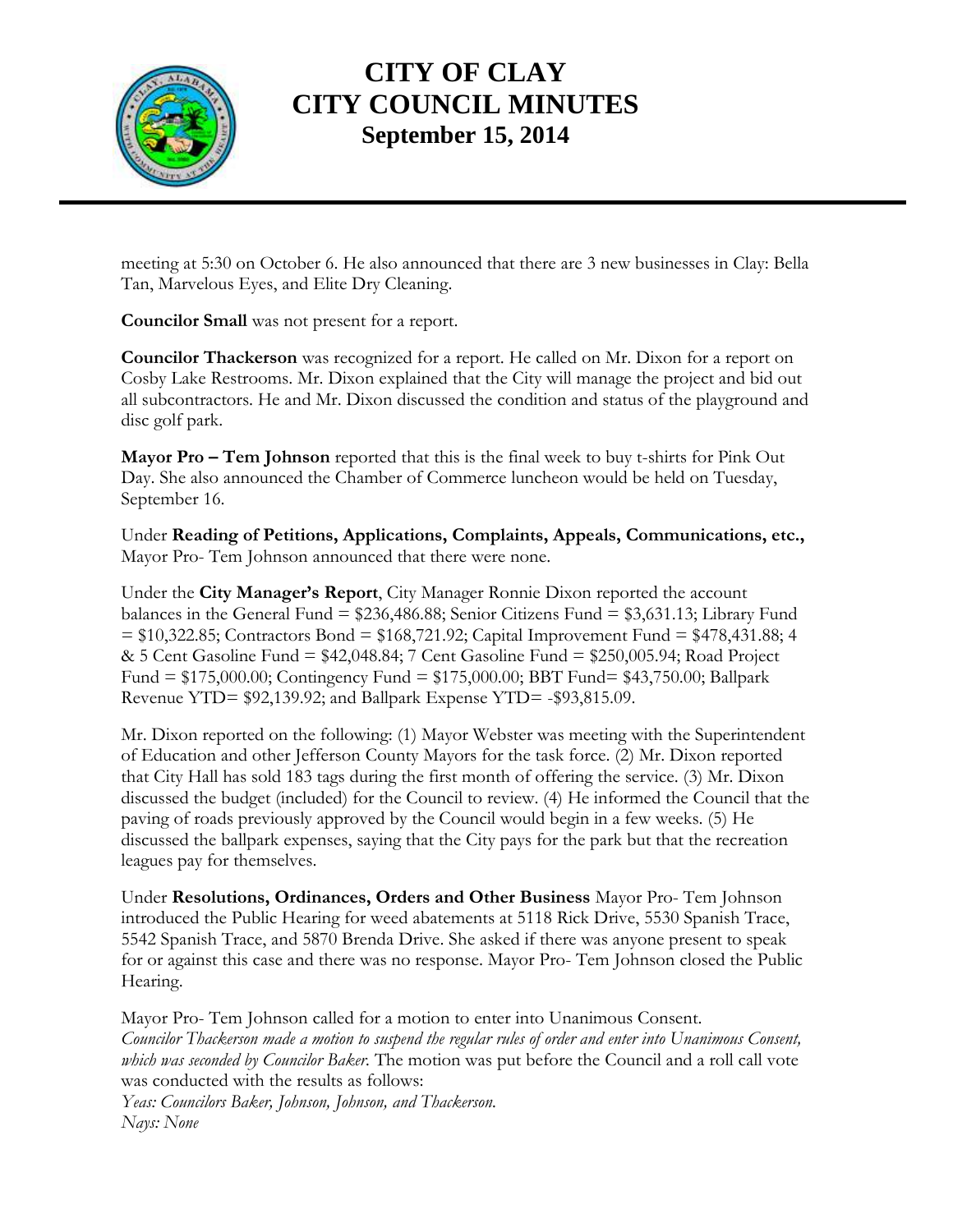

Mayor Pro- Tem Johnson introduced Resolution 2014-24, A Resolution Abating Weeds on the Property Located at 5208 Chestnut Drive, which was summarized by City Manager Ronnie Dixon.

*Councilor Baker made a motion to approve Resolution 2014-24, which was seconded by Councilor Thackerson.* The motion was put before the Council and a roll call vote was conducted with the results as follows:

*Yeas: Councilors Baker, Johnson, Johnson, and Thackerson. Nays: None*

Mayor Pro- Tem Johnson introduced Resolution 2014-25, A Resolution Abating Weeds on the Property Located at 6926 Katelyn Circle, which was summarized by City Manager Ronnie Dixon.

*Councilor Baker made a motion to approve Resolution 2014-25, which was seconded by Councilor Bo Johnson.*  The motion was put before the Council and a roll call vote was conducted with the results as follows:

*Yeas: Councilors Baker, Johnson, Johnson, and Thackerson. Nays: None*

Mayor Pro- Tem Johnson introduced Resolution 2014-26, A Resolution Abating Weeds on the Property Located at 7393 Whitney Drive, which was summarized by City Manager Ronnie Dixon.

*Councilor Baker made a motion to approve Resolution 2014-26, which was seconded by Councilor Bo Johnson.*  The motion was put before the Council and a roll call vote was conducted with the results as follows:

*Yeas: Councilors Baker, Johnson, Johnson, and Thackerson. Nays: None*

Mayor Pro- Tem Johnson introduced Resolution 2014-27, A Resolution Abating Weeds on the Property Located at 5224 Balboa Avenue, which was summarized by City Manager Ronnie Dixon.

*Councilor Baker made a motion to approve Resolution 2014-27, which was seconded by Councilor Bo Johnson.*  The motion was put before the Council and a roll call vote was conducted with the results as follows:

*Yeas: Councilors Baker, Johnson, Johnson, and Thackerson. Nays: None*

Mayor Pro- Tem Johnson introduced Resolution 2014-28, A Resolution Abating Weeds on the Property Located at 6496 Eagle Ridge Lane, which was summarized by City Manager Ronnie Dixon.

*Councilor Baker made a motion to approve Resolution 2014-28, which was seconded by Councilor Bo Johnson.*  The motion was put before the Council and a roll call vote was conducted with the results as follows:

*Yeas: Councilors Baker, Johnson, Johnson, and Thackerson. Nays: None*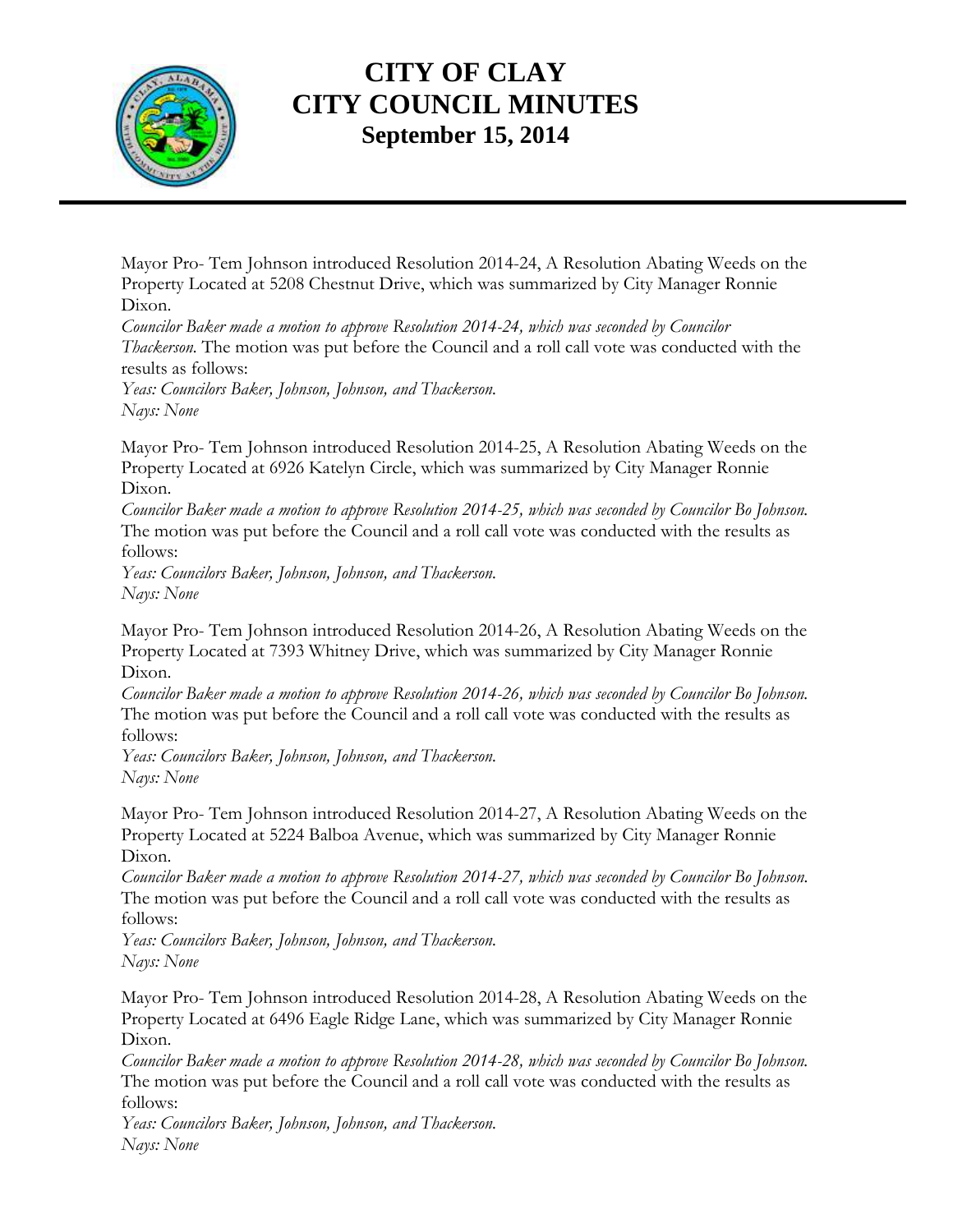

Mayor Pro- Tem Johnson introduced Resolution 2014-29, A Resolution Abating Weeds on the Property Located at 7739 Clayton Cove Parkway, which was summarized by City Manager Ronnie Dixon.

*Councilor Baker made a motion to approve Resolution 2014-29, which was seconded by Councilor Bo Johnson.*  The motion was put before the Council and a roll call vote was conducted with the results as follows:

*Yeas: Councilors Baker, Johnson, Johnson, and Thackerson. Nays: None*

Mayor Pro- Tem Johnson introduced Resolution 2014-30, A Resolution Abating Weeds on the Property Located at 7763 Clayton Cove Parkway, which was summarized by City Manager Ronnie Dixon.

*Councilor Baker made a motion to approve Resolution 2014-30, which was seconded by Councilor Bo Johnson.*  The motion was put before the Council and a roll call vote was conducted with the results as follows:

*Yeas: Councilors Baker, Johnson, Johnson, and Thackerson. Nays: None*

Mayor Pro- Tem Johnson introduced Resolution 2014-31, A Resolution Abating Weeds on the Property Located at 8053 Lizmore Lane, which was summarized by City Manager Ronnie Dixon.

*Councilor Baker made a motion to approve Resolution 2014-31, which was seconded by Councilor Bo Johnson.*  The motion was put before the Council and a roll call vote was conducted with the results as follows:

*Yeas: Councilors Baker, Johnson, Johnson, and Thackerson. Nays: None*

Mayor Pro- Tem Johnson introduced Resolution 2014-32, A Resolution Abating Weeds on the Property Located at 8054 Lizmore Lane, which was summarized by City Manager Ronnie Dixon.

*Councilor Baker made a motion to approve Resolution 2014-32, which was seconded by Councilor Bo Johnson.*  The motion was put before the Council and a roll call vote was conducted with the results as follows:

*Yeas: Councilors Baker, Johnson, Johnson, and Thackerson. Nays: None*

Mayor Pro- Tem Johnson introduced Resolution 2014-33, A Resolution Abating Weeds on the Property Located at 8070 Lizmore Lane, which was summarized by City Manager Ronnie Dixon.

*Councilor Baker made a motion to approve Resolution 2014-33, which was seconded by Councilor Bo Johnson.*  The motion was put before the Council and a roll call vote was conducted with the results as follows:

*Yeas: Councilors Baker, Johnson, Johnson, and Thackerson. Nays: None*